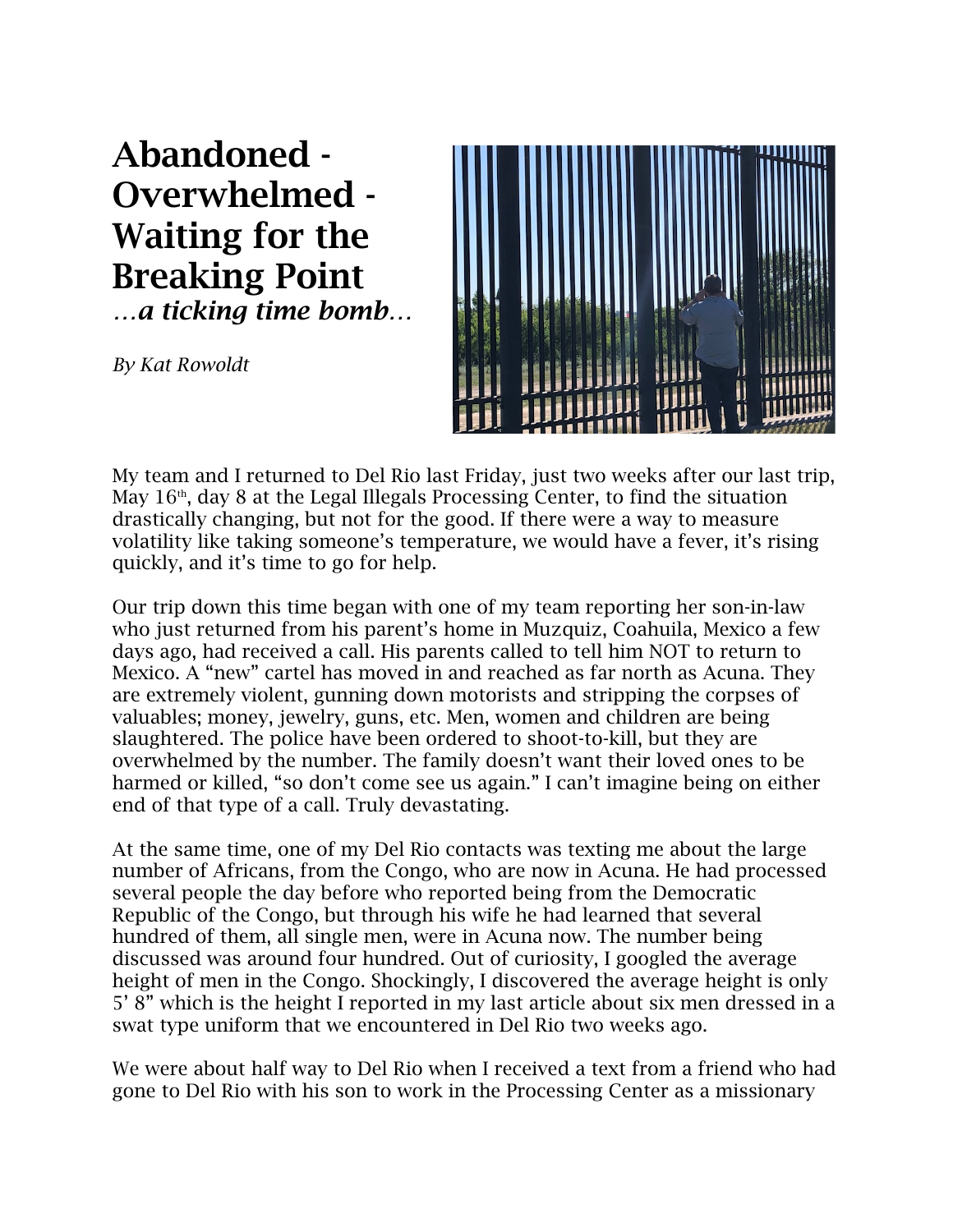experience together for the week. We had planned to meet for lunch and hear about their experiences. His text reported he would be unable to join us for lunch as they had left Del Rio and headed home early. They were exhausted after just two days of serving all day long. In his text he wrote, "…Stay safe, and wash your hands often. …we were just exhausted." To hear from this man that in only two days he had hit his max, along with his twenty something year old son, was shocking. These men are not weaklings by far.

What were we heading into?

My one for sure interview had left, my other three were still unconfirmed when we rolled out of San Angelo. Was the trip going to be a bust? I knew in my heart that we were to go to Del Rio on Friday, and this was the Friday. This was truly trusting in the Lord to open the doors and pull everyone's schedule into alignment, as we only had 4 hours there, which included eating lunch, to be in Del Rio before we had to begin the journey back home.

We headed straight to the Del Rio Sector headquarters of the Customs and Border Patrol's office. I had what I thought was a possible interview with the Sector Chief. Due to ever-changing logistics and situations, he was not available. Two other men came out to greet me and discuss the possibility of a future appointment with him. They informed me that only three people could set an appointment with the Chief. I was looking at two of them, and the other was the Chief himself. I later realized that they had both come out to vet me and the situation, otherwise only one would have been necessary. I was informed they would contact me with a day/time to meet with the Chief.

They stood and visited with us for a few minutes. We learned the Del Rio sector had over 200 miles of the river to patrol. Essentially their sector runs from Big Bend to Laredo. They are currently apprehending anywhere from 200-400 people per day, but would not share the ratio of how many are caught versus those who get through un-apprehended, but they did share how those working in the first tier would report to the second tier when they saw evidence of people having passed through undetected. The second tier would try to find and apprehend them. If they weren't successful, the report traveled to the third tier which is in Abilene, Texas. Hmmm… We live ninety miles south of that third tier point.

When asked what we should pray for most for them, they responded strongly and without hesitation: SAFETY. We didn't have to ask what type of dangers there are facing. These dedicated patriots do what they are trained to do on a daily basis without letup. We all need to pray for the safety of these brave men and women, along with their families too. That was their heart cry. Their reaction was very appreciative to the thought of having people praying for them.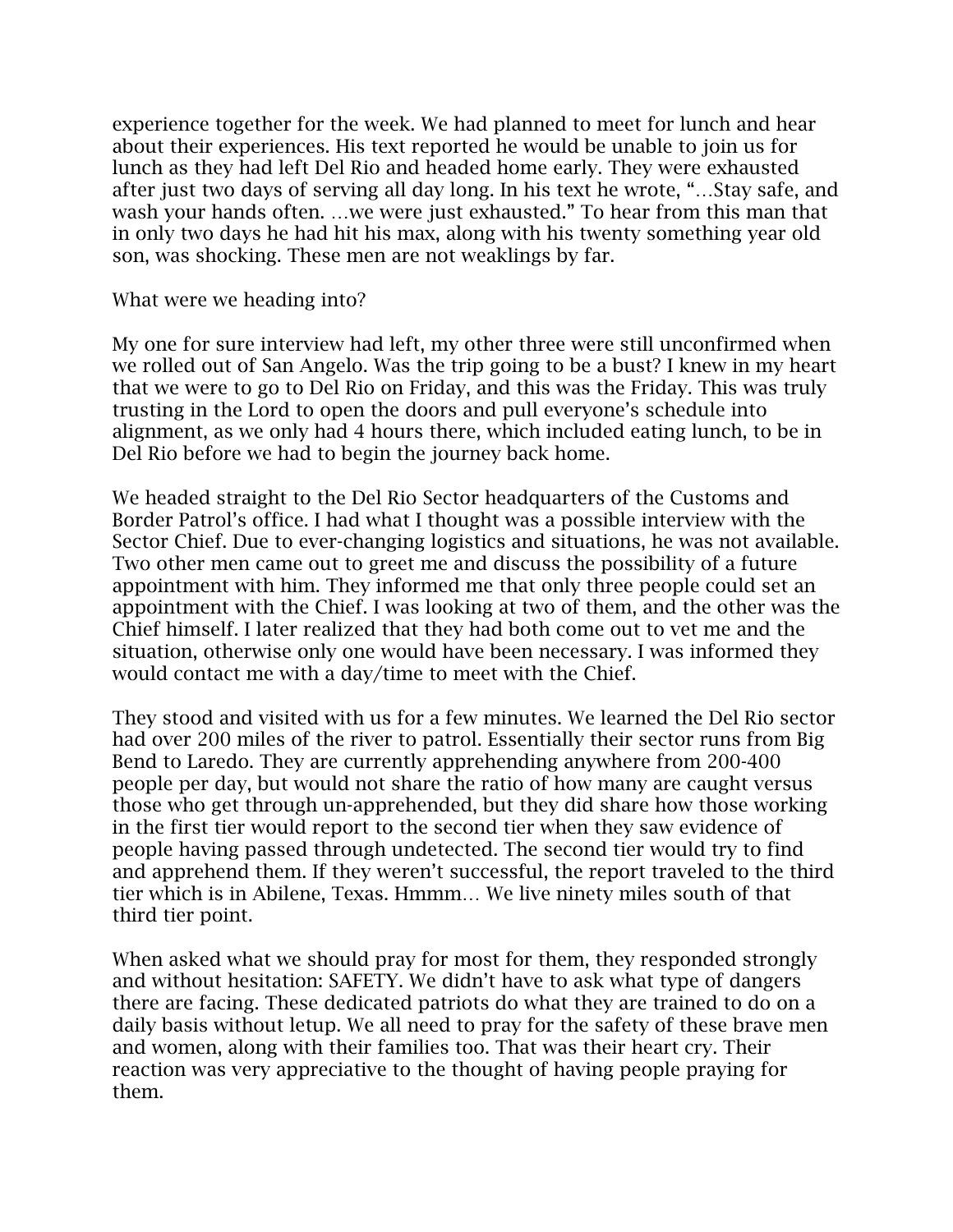They are under staffed, have their hands tied, are being pushed beyond the endurance point, and need relief. The risks they experience grow exponentially greater, including health issues.

While we were all interested in the information about the tiers, or layers of security, and how they work coming up from the border, the other statement that stuck with me was about the cartels. The gentleman who was in full CBP uniform who greeted us commented, "that nothing, absolutely nothing, crosses the border without the cartel." He went on to explain that this included drugs, all types of trafficking, literally everything and everyone. We look forward to returning again in the future with an appointment and learning much more.

By the way, my teammate shared with the officers the information she had attained through her son-in-law about Muzquiz, Coahuila, Mexico. The uniformed officer said his intel knowledge prevented him from speaking on the subject. Enough was said. We understood. We thanked them for their time and departed.

As we gathered our thoughts in the car, we realized we were dealing with a whole new level of invasion, issues this new level brings, crimes, even health concerns. Things had changed and were changing moment to moment. The officers had mentioned they could have a planned-out day for the Chief, but without notice, higher ups would appear at his office and change everything instantly. The battle intensity had risen.

God was most gracious to us and arranged for us to have three back-to-back interviews with key people. Two were for follow-up information, the other was for a different perspective on this issue.

Pastor Terry Maris of Grace Church in Del Rio, in describing the situation-athand expressed the local's cry of "Get it Fixed!" They realize this is a multifaceted issue which will require various actions to correct this problem. With the known fact that now they have diseases coming through their community, frustration among the town folks is growing.

Three weeks into this matter, the reality they are not going to be able to sustain this for an ongoing period of time is being felt and they are feeling the pressure and beginning to voice their concern. They are totally aware from local workers who live in Acuna there are hundreds of people sleeping in the streets on the other side of the river, which is virtually the other half of this old dual-city community.

Pastor Terry reports they have processed people from Romania, Nepal, Afghanistan, etc. They are literally seeing the world coming through their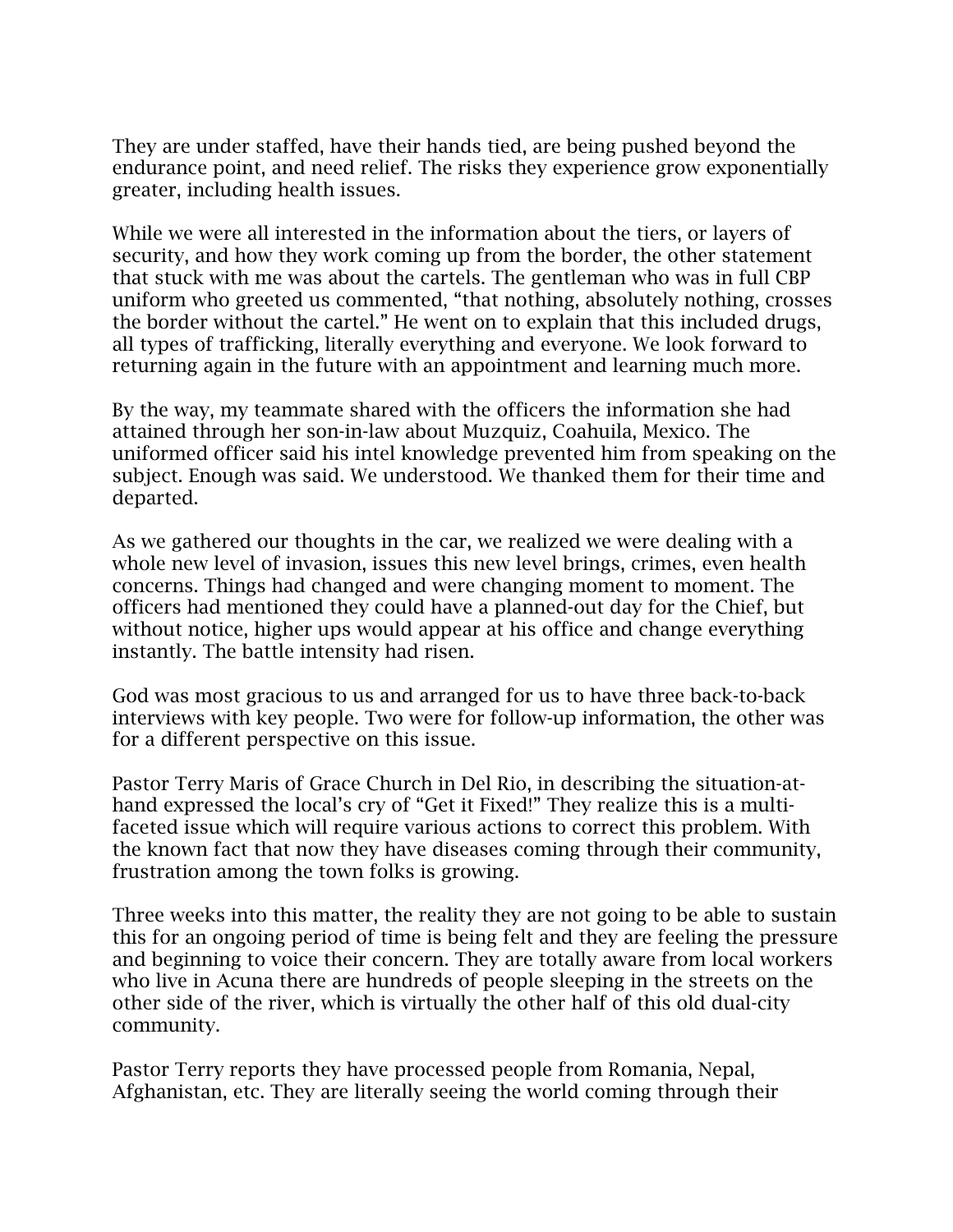doors. Keep in mind, they too seem to have relatives in those same few states back east. Isn't that amazing?

He went on to share what is known from the Border Patrol in their community, they are now only catching about 1 in every 4 or 5 people who are crossing the river. They are catching those who are sent to be the distraction, so those who need to cross over "unseen" can get through without being apprehended.

Pastor Michael Maris, Terry's son, who works with his father at their church in Del Rio, has been in and out of the Processing Center since Day 1. He reports things are changing in their community and freedoms are being lost as this issue grows. His daughters, as an example, can no longer go up to the Stripes Convenience Store without him, because of the people who are hanging out there. He is concerned about their safety.

He went on to report that most "family" groups do not appear to be so. He commented he would be calling the Border Patrol continuously if he reported every time he felt like a "family" really was not. The younger demographics of Del Rio who he knows, and works with, all want something to be done to "fix" this problem and feel it's really unfair to saddle this problem on such a small community.

I was thrilled to reach Val Verde County Commissioner, Precinct 3, Beau Nettleton. He was able to come over and join us at the church where I was doing the interviews. Just by chance before heading to Del Rio on this trip, I googled to find the local paper and see if there was any news about the Legal Illegals. Sure enough, there was a front-page article. It seems Commissioner Nettleton and the young representative U.S. Rep. Will Hurd had sent to the County Commissioners' meeting had a bit of a verbal tussle this week. I wanted to know about what is happening and how it is impacting this little county.

Nettleton, when asked about the State of Texas being there for them, reported they only found deaf ears when trying to reach out to the State Health Department. They, Val Verde County, are very concerned about the health issues coming into their county. He commented, "the government has abandoned our citizens."

One of the most gripping comments I heard that day was made by Commissioner Nettleton. He spoke of the fact that these Legal Illegals cannot work while they are awaiting their court date. What!!! Since most wait three to five years before their case is called, add to that the fact that only about ten percent return for their case hearing, literally means they are ALL ON OUR DIME each and every day. We don't have that many dimes!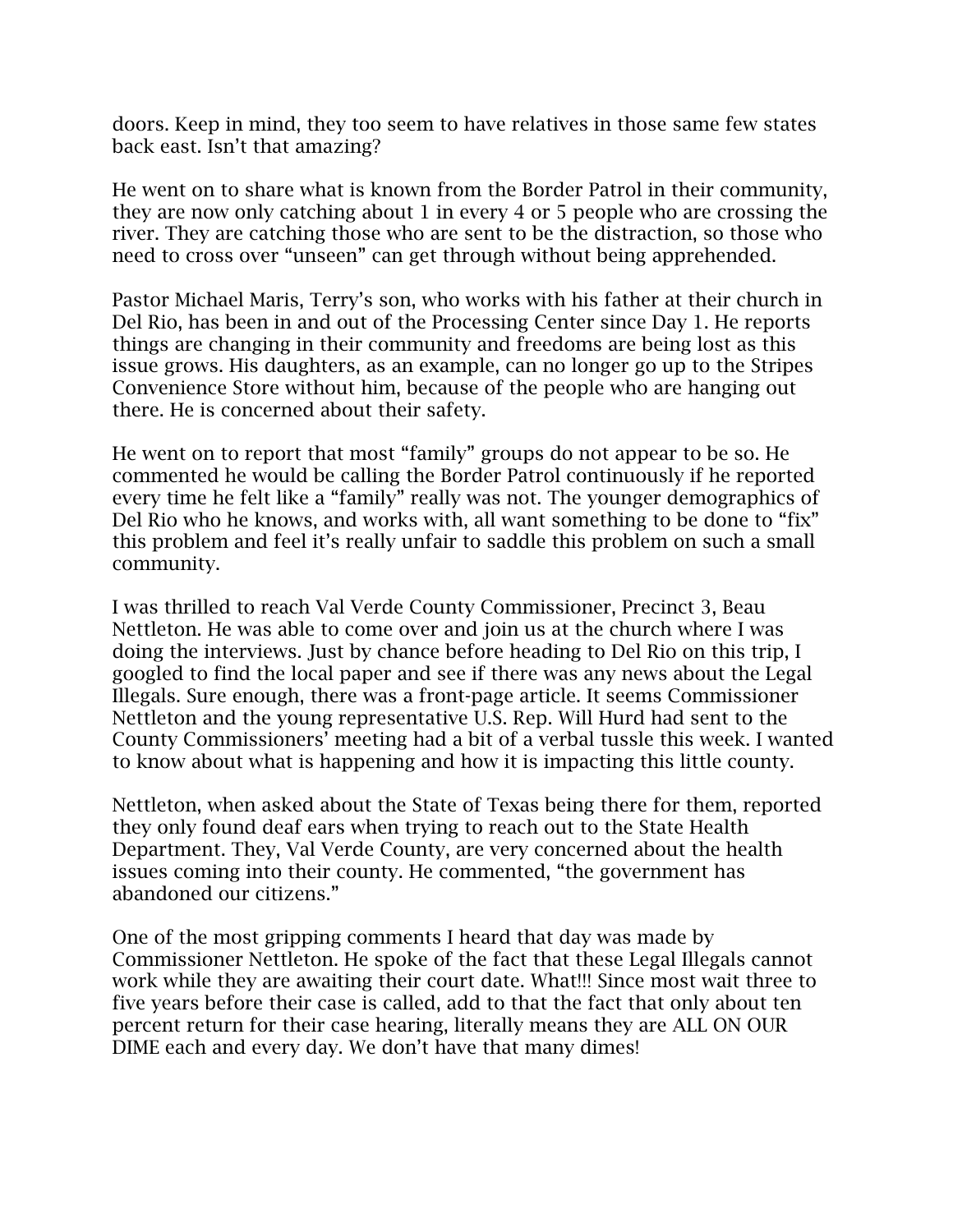Nettleton went on to discuss the importance of getting the turnout to the poles back up like when we were kids. Nowadays, roughly ten percent show up to vote. The lack of participation empowers the elected politicians to float and run their own show. If we had eighty to ninety percent voter turnout, the politician would have to once again work for the citizens. He felt like "in Washington, no one cares!" He may be exactly right. They surely have had a deaf ear to the people along the border and the impact it is already having on their communities.

I've been thinking about this situation for a couple of days now. It's not pretty and the foreseeable future doesn't hold out much hope of things improving. Based on what I heard about who and what are positioning themselves on the other side of our border, Lord help us. Could we seriously be looking at fighting to stop what is coming over this border in the very near future? We cannot continue to allow this invasion into our country. The asylum seekers (those apprehended) are simply a distraction to the invading military age men who are coming into our state and country by the 100's of thousands each and every month. We could conceivably already have a full army inside our borders and not even know it.

Keep in mind, 70-80% of the people crossing our border who are purposefully NOT being detected/apprehended, are not seeking asylum. Somehow, we seem to miss this key point. If they want asylum, it's there for them. This category of border crashers is not asylum seeking, family oriented, American dream seekers. They do not have our best interest, America's best interest at heart. I don't even think the fact that the 20-30% we are catching are carrying diseases we haven't seen in years is a coincidence either. Mix them with the American population and our resources will become even more depleted quickly.

Call me an alarmist. I think we ALL should be. It's way past time to be paying attention. The people who are politely smiling and only talking just so far, are worried – very worried. The push against the barriers on our border are about to burst. If we don't stop them NOW, what's the plan when the border is breached and there are no troops between us and them? Like I said in my last article, "Why Do Citizens Have to Fire the First Shots?" We may soon know.

Until next time…

Kat Rowoldt

Christian Reporter News www.ChristianReporterNews.com

If you enjoyed, please forward to a friend and share!